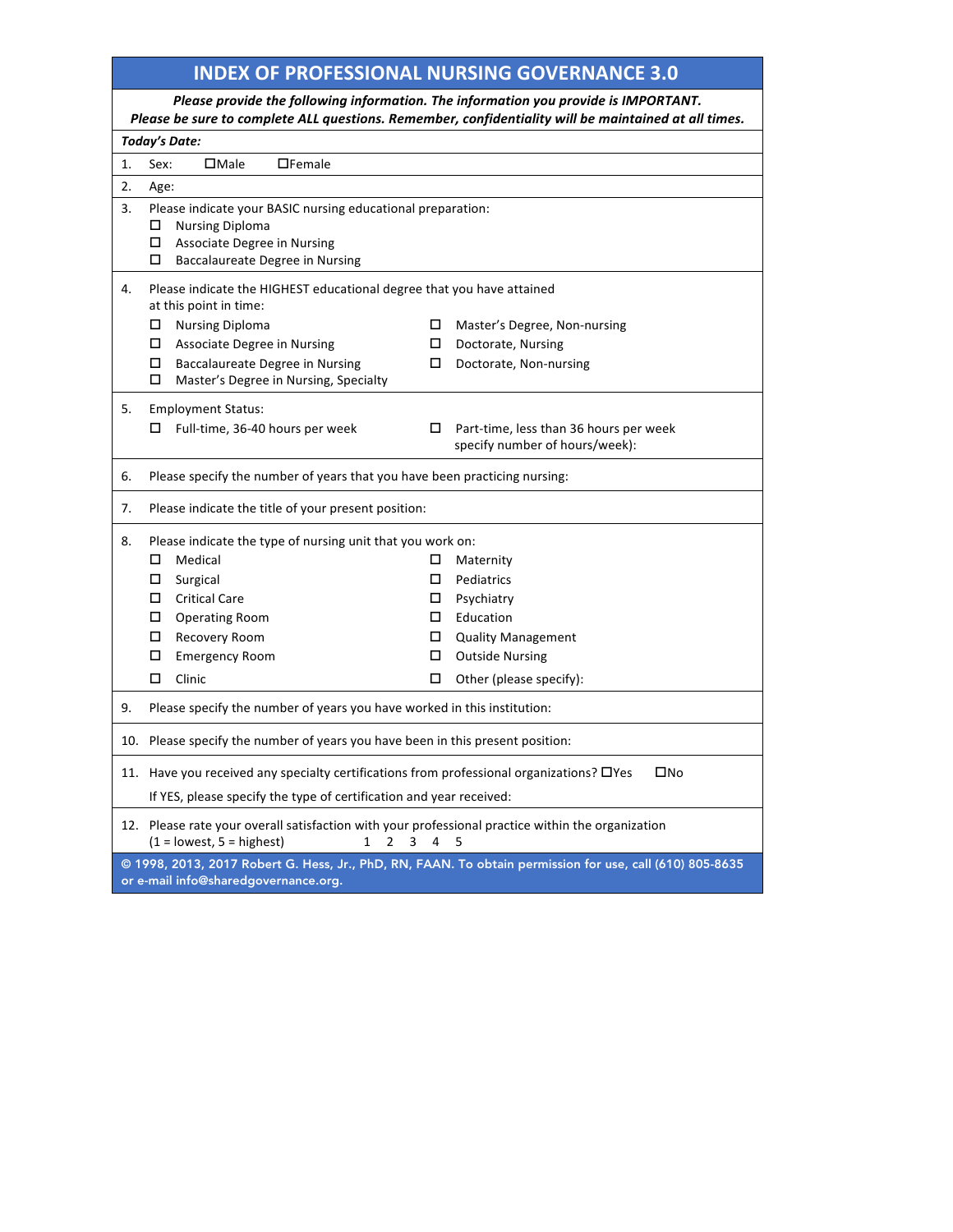## **INDEX OF PROFESSIONAL NURSING GOVERNANCE 3.0**

### **PART I**

|                                                                                                                                                                                                                                                                                                                                                                                                             | In your organization, please circle the group that CONTROLS the following areas:<br>$1$ = Nursing management/administration only<br>2 = Primarily nursing management/administration with some staff nurse input<br>3 = Equally shared by staff nurses and nursing management/administration<br>4 = Primarily staff nurses with some nursing management/administration input<br>$5 =$ Staff nurses only |              |                |   |   |   |  |
|-------------------------------------------------------------------------------------------------------------------------------------------------------------------------------------------------------------------------------------------------------------------------------------------------------------------------------------------------------------------------------------------------------------|--------------------------------------------------------------------------------------------------------------------------------------------------------------------------------------------------------------------------------------------------------------------------------------------------------------------------------------------------------------------------------------------------------|--------------|----------------|---|---|---|--|
| 1.                                                                                                                                                                                                                                                                                                                                                                                                          | Determining what nurses can do at the bedside.                                                                                                                                                                                                                                                                                                                                                         | 1            | $\overline{2}$ | 3 | 4 | 5 |  |
| 2.                                                                                                                                                                                                                                                                                                                                                                                                          | Developing and evaluating policies, procedures and protocols related to patient care.                                                                                                                                                                                                                                                                                                                  | $\mathbf{1}$ | $\overline{2}$ | 3 | 4 | 5 |  |
| 3.                                                                                                                                                                                                                                                                                                                                                                                                          | Establishing levels of qualifications for nursing positions.                                                                                                                                                                                                                                                                                                                                           | 1            | 2              | 3 | 4 | 5 |  |
| 4.                                                                                                                                                                                                                                                                                                                                                                                                          | Determining activities of ancillary nursing personnel (assistants, technicians, secretaries).                                                                                                                                                                                                                                                                                                          | 1            | $\overline{2}$ | 3 | 4 | 5 |  |
| 5.                                                                                                                                                                                                                                                                                                                                                                                                          | Conducting disciplinary action of nursing personnel.                                                                                                                                                                                                                                                                                                                                                   | 1            | $\overline{2}$ | 3 | 4 | 5 |  |
| 6.                                                                                                                                                                                                                                                                                                                                                                                                          | Assessing and providing for the professional/educational development of the nursing staff.                                                                                                                                                                                                                                                                                                             | 1            | $\overline{2}$ | 3 | 4 | 5 |  |
| 7.                                                                                                                                                                                                                                                                                                                                                                                                          | Selecting products used in nursing care.                                                                                                                                                                                                                                                                                                                                                               | 1            | $\overline{2}$ | 3 | 4 | 5 |  |
| 8.                                                                                                                                                                                                                                                                                                                                                                                                          | Determining models of nursing care delivery (e.g. primary, team).                                                                                                                                                                                                                                                                                                                                      | 1            | 2              | 3 | 4 | 5 |  |
|                                                                                                                                                                                                                                                                                                                                                                                                             | <b>PART II</b>                                                                                                                                                                                                                                                                                                                                                                                         |              |                |   |   |   |  |
| In your organization, please circle the group that influences the following activities:<br>$1$ = Nursing management/administration only<br>2 = Primarily nursing management/administration with some staff nurse input<br>3 = Equally shared by staff nurses and nursing management/administration<br>4 = Primarily staff nurses with some nursing management/administration input<br>5 = Staff nurses only |                                                                                                                                                                                                                                                                                                                                                                                                        |              |                |   |   |   |  |
| 9.                                                                                                                                                                                                                                                                                                                                                                                                          | Making daily patient care assignments for nursing personnel.                                                                                                                                                                                                                                                                                                                                           | $\mathbf{1}$ | $\overline{2}$ | 3 | 4 | 5 |  |
| 10.                                                                                                                                                                                                                                                                                                                                                                                                         | Regulating the flow of patient admissions, transfers, and discharges.                                                                                                                                                                                                                                                                                                                                  | 1            | $\overline{2}$ | 3 | 4 | 5 |  |
|                                                                                                                                                                                                                                                                                                                                                                                                             | 11. Formulating annual unit budgets for personnel, supplies, equipment and education.                                                                                                                                                                                                                                                                                                                  | 1            | 2              | 3 | 4 | 5 |  |
|                                                                                                                                                                                                                                                                                                                                                                                                             | 12. Recommending nursing salaries, raises and benefits.                                                                                                                                                                                                                                                                                                                                                | 1            | $\overline{2}$ | 3 | 4 | 5 |  |
|                                                                                                                                                                                                                                                                                                                                                                                                             | 13. Consulting and enlisting the support of nursing services outside of the unit (e.g., clinical experts<br>such as psychiatric or wound care specialists, diabetic educators).                                                                                                                                                                                                                        | 1            | 2              | 3 | 4 | 5 |  |
|                                                                                                                                                                                                                                                                                                                                                                                                             | 14. Consulting and enlisting the support of services outside of nursing (e.g., dietary, social service,<br>pharmacy, human resources, finance).                                                                                                                                                                                                                                                        | $\mathbf{1}$ | $\overline{2}$ | 3 | 4 | 5 |  |
|                                                                                                                                                                                                                                                                                                                                                                                                             | 15. Creating new clinical positions.                                                                                                                                                                                                                                                                                                                                                                   | 1            | $\overline{2}$ | 3 | 4 | 5 |  |
|                                                                                                                                                                                                                                                                                                                                                                                                             | 16. Creating new administrative or support positions.                                                                                                                                                                                                                                                                                                                                                  | 1            | $\overline{2}$ | 3 | 4 | 5 |  |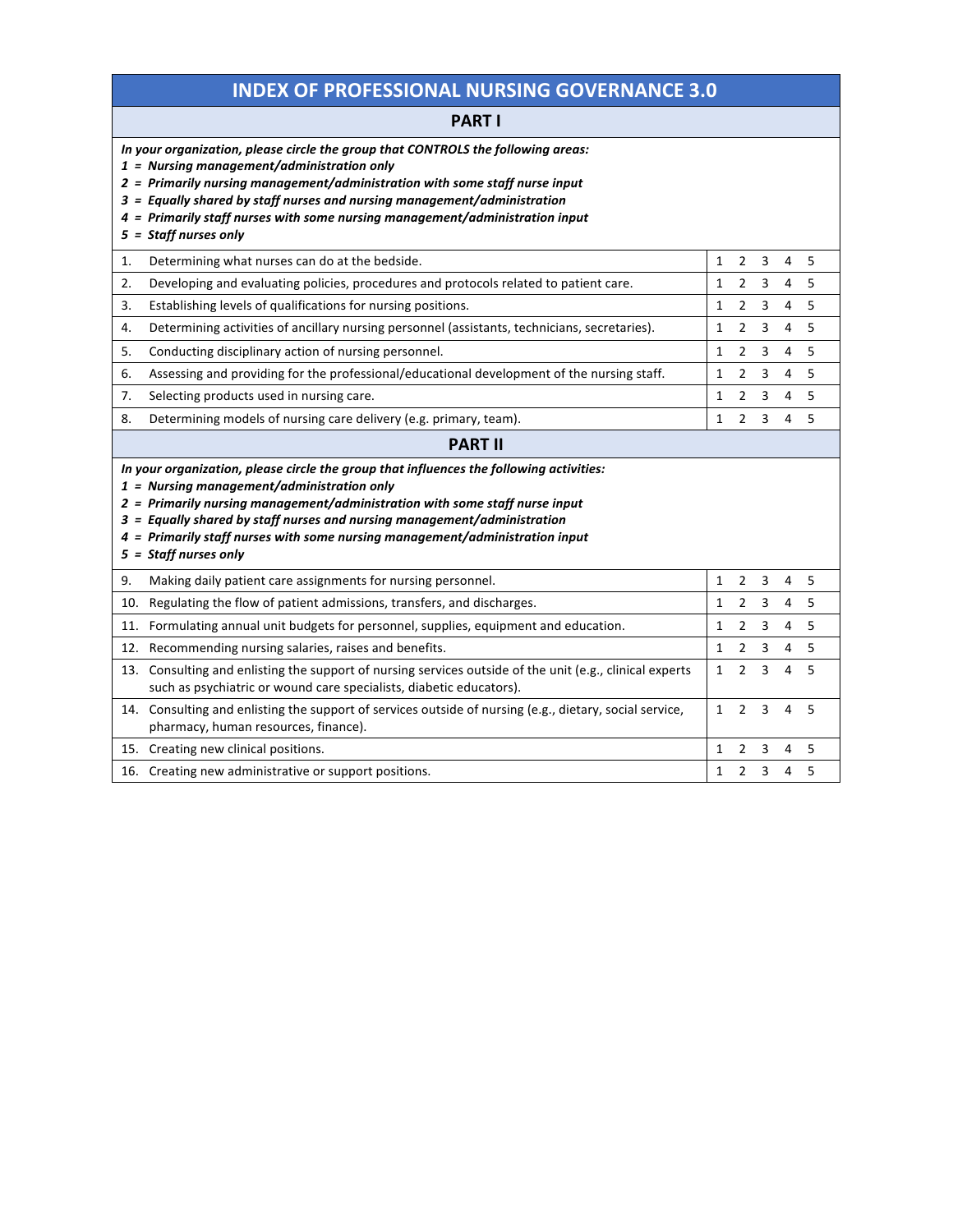### **INDEX OF PROFESSIONAL NURSING GOVERNANCE 3.0**

#### **PART III**

| According to the following indicators in your organization, please circle which group has OFFICIAL AUTHORITY (i.e.<br>authority granted and recognized by the organization) over the following areas that control practice and influence the<br>resources that support it:<br>$1$ = Nursing management/administration only<br>2 = Primarily nursing management/administration with some staff nurse input      |              |                |   |   |   |  |  |  |
|----------------------------------------------------------------------------------------------------------------------------------------------------------------------------------------------------------------------------------------------------------------------------------------------------------------------------------------------------------------------------------------------------------------|--------------|----------------|---|---|---|--|--|--|
| 3 = Equally shared by staff nurses and nursing management/administration<br>4 = Primarily staff nurses with some nursing management/administration input                                                                                                                                                                                                                                                       |              |                |   |   |   |  |  |  |
| 5 = Staff nurses only                                                                                                                                                                                                                                                                                                                                                                                          |              |                |   |   |   |  |  |  |
| 17. Mandatory RN credentialing levels (licensure, education, certifications) for hiring, continued<br>employment, promotions and raises.                                                                                                                                                                                                                                                                       | $\mathbf{1}$ | 2              | 3 | 4 | 5 |  |  |  |
| 18. Organizational charts that show job titles and who reports to whom.                                                                                                                                                                                                                                                                                                                                        | 1            | 2              | 3 | 4 | 5 |  |  |  |
| 19. Written guidelines for disciplining nursing personnel.                                                                                                                                                                                                                                                                                                                                                     | 1            | 2              | 3 | 4 | 5 |  |  |  |
| 20. Procedures for hiring and transferring nursing personnel.                                                                                                                                                                                                                                                                                                                                                  | 1            | 2              | 3 | 4 | 5 |  |  |  |
| 21. Policies regulating promotion of nursing personnel to management and leadership positions.                                                                                                                                                                                                                                                                                                                 | 1            | 2              | 3 | 4 | 5 |  |  |  |
| 22. Procedures for determining daily patient care assignments.                                                                                                                                                                                                                                                                                                                                                 | 1            | 2              | 3 | 4 | 5 |  |  |  |
| 23. Daily methods for monitoring and obtaining supplies for nursing care and support functions.                                                                                                                                                                                                                                                                                                                | 1            | 2              | 3 | 4 | 5 |  |  |  |
| 24. Procedures for controlling the flow of patient admissions, transfers and discharges.                                                                                                                                                                                                                                                                                                                       | 1            | 2              | 3 | 4 | 5 |  |  |  |
| 25. Process for recommending and formulating annual unit budgets for personnel, supplies, major<br>equipment and education.                                                                                                                                                                                                                                                                                    | 1            | 2              | 3 | 4 | 5 |  |  |  |
| 26. Procedures for adjusting nursing salaries, raises and benefits.                                                                                                                                                                                                                                                                                                                                            | 1            | 2              | 3 | 4 | 5 |  |  |  |
| 27. Formal mechanisms for consulting and enlisting the support of nursing services outside of the<br>unit (e.g., clinical experts such as psychiatric or wound care specialists, diabetic educators).                                                                                                                                                                                                          | 1            | $\overline{2}$ | 3 | 4 | 5 |  |  |  |
| 28. Formal mechanisms for consulting and enlisting the support of services outside of nursing. (e.g.,<br>dietary, social service, pharmacy, human resources, finance).                                                                                                                                                                                                                                         | 1            | 2              | 3 | 4 | 5 |  |  |  |
| <b>PART IV</b>                                                                                                                                                                                                                                                                                                                                                                                                 |              |                |   |   |   |  |  |  |
| In your hospital, please circle the group that PARTICIPATES in the following activities:<br>$1$ = Nursing management/administration only<br>2 = Primarily nursing management/administration with some staff nurse input<br>3 = Equally shared by staff nurses and nursing management/administration<br>4 = Primarily staff nurses with some nursing management/administration input<br>$5 = Staff$ nurses only |              |                |   |   |   |  |  |  |
| 29. Participation in unit committees for administrative matters, such as staffing, scheduling and<br>budgeting.                                                                                                                                                                                                                                                                                                | $\mathbf{1}$ | $\overline{2}$ | 3 | 4 | 5 |  |  |  |
| 30. Participation in nursing departmental committees for administrative matters such as staffing,<br>scheduling, and budgeting.                                                                                                                                                                                                                                                                                | 1            | 2              | 3 | 4 | 5 |  |  |  |
| 31. Participation in interprofessional committees (physicians, other healthcare professions and<br>departments) for collaborative practice.                                                                                                                                                                                                                                                                    | $\mathbf{1}$ | $\overline{2}$ | 3 | 4 | 5 |  |  |  |
| 32. Participation in hospital administration committees for matters such as employee benefits and<br>strategic planning.                                                                                                                                                                                                                                                                                       | $\mathbf{1}$ | $\overline{2}$ | 3 | 4 | 5 |  |  |  |
| 33. Forming new unit committees.                                                                                                                                                                                                                                                                                                                                                                               | 1            | 2              | 3 | 4 | 5 |  |  |  |
| 34. Forming new nursing departmental committees.                                                                                                                                                                                                                                                                                                                                                               | 1            | $\overline{2}$ | 3 | 4 | 5 |  |  |  |
| 35. Forming new interprofessional committees.                                                                                                                                                                                                                                                                                                                                                                  | 1            | $\overline{2}$ | 3 | 4 | 5 |  |  |  |
| 36. Forming new administration committees for the organization.                                                                                                                                                                                                                                                                                                                                                | 1            | $\overline{2}$ | 3 | 4 | 5 |  |  |  |